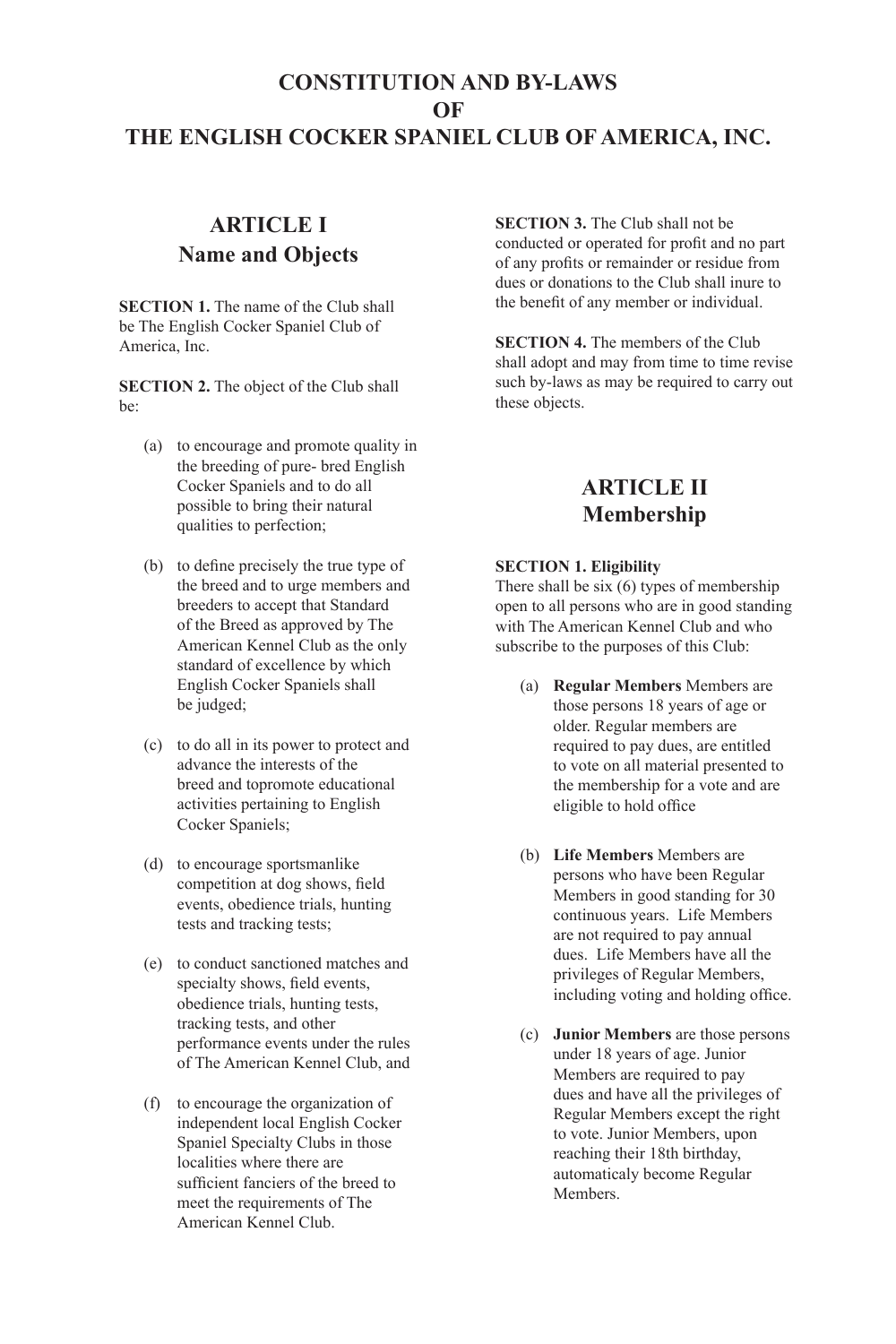#### (d) **Specialty Club Members** are

- English Cocker Spaniel Specialty clubs whose constitution and by-laws are not in contradiction with the Constitution and By-Laws of this Club. A Specialty Club Member is required to pay dues and shall be entitled to cast one vote on all matters presented to the membership for a vote.
- (e) **Honorary Members** are those persons 18 years of age and older who the Board of Directors may elect as Honorary Members because they have rendered outstanding service to the Club or in advancing its objectives. Honorary Members need not ever have been Regular Members of this Club. Honorary Members need not pay dues and may not hold office or vote unless they are also Regular or Life Members.
- (f) **Associate Member**s are entitled to all club privileges except voting and office holding (offered to individuals who live outside of the club's area; also offered to individuals who live in the club's area but are not active).

 The Board, at their discretion, may grant a membership, such as to a person who has made a signifcant contribution to the Breed and/or Club through service to the ECSCA. This member need not have completed 30 years as a Club member.

**SECTION 2.** *Dues* The amount of the annual dues shall be determined by the Board of Directors and approved by the members by vote, either by mail ballot or electronic voting in accordance with AKC policy and state law. An affirmative vote of the majority of the voting membership is required. Yearly dues shall not exceed: Regular membership \$100; Associate membership \$75; Junior membership \$25 per year.

Dues are payable on or before the 1st day of January of each year. No member may vote whose dues are not paid for the current year. During the month of October, the Treasurer shall send each member a statement of his or her dues for the ensuing year.

#### **SECTION 3.** *Election to Membership*

Each applicant for membership shall apply on a form as approved by the Board of Directors and which shall provide that the applicant agrees to abide by this Constitution and By-Laws and the rules of The American Kennel Club. The application shall state the name, address and occupation of the applicant. The applicant must be proposed by one and seconded by two Regular or Life Members in good standing. The applicant, proposer and seconders must be unrelated by family ties. Accompanying the application, the prospective member shall submit an application fee, the amount of which shall be determined by the Board of Directors. Applicants may be elected at any meeting of the Board of Directors or by ballot of the Directors by mail. Affrmative votes of twothirds of the Directors present at a meeting of the Board or voting by mail, shall be required to elect an applicant. An application which has received a negative vote by the Board of Directors may be presented by the applicant's proposer or one of the applicant's seconders at the next Annual Meeting of the Club and the members may elect such applicant by secret ballot and a favorable vote of 75% of the members present.

# **SECTION 4** *Termination of Membership*

Memberships may be terminated:

- (a) **by resignation.** Any member in good standing may resign from the Club upon written notice to the Secretary; but no member may resign when in debt to the Club. Dues obligations are considered a debt to the Club and they become incurred on the frst day of each fscal year
- (b) **by lapsing.** A membership will be considered lapsed and automatically terminated if said member's dues remain unpaid 30 days after the frst day of January; however, the Board may grant an additional 90 days of grace to such delinquent members in meritorious cases. In no case may a person be entitled to vote whose dues are unpaid as of the date of that vote.
- (c) **by expulsion.** A membership may be terminated by expulsion as provided in Article VII of these By-Laws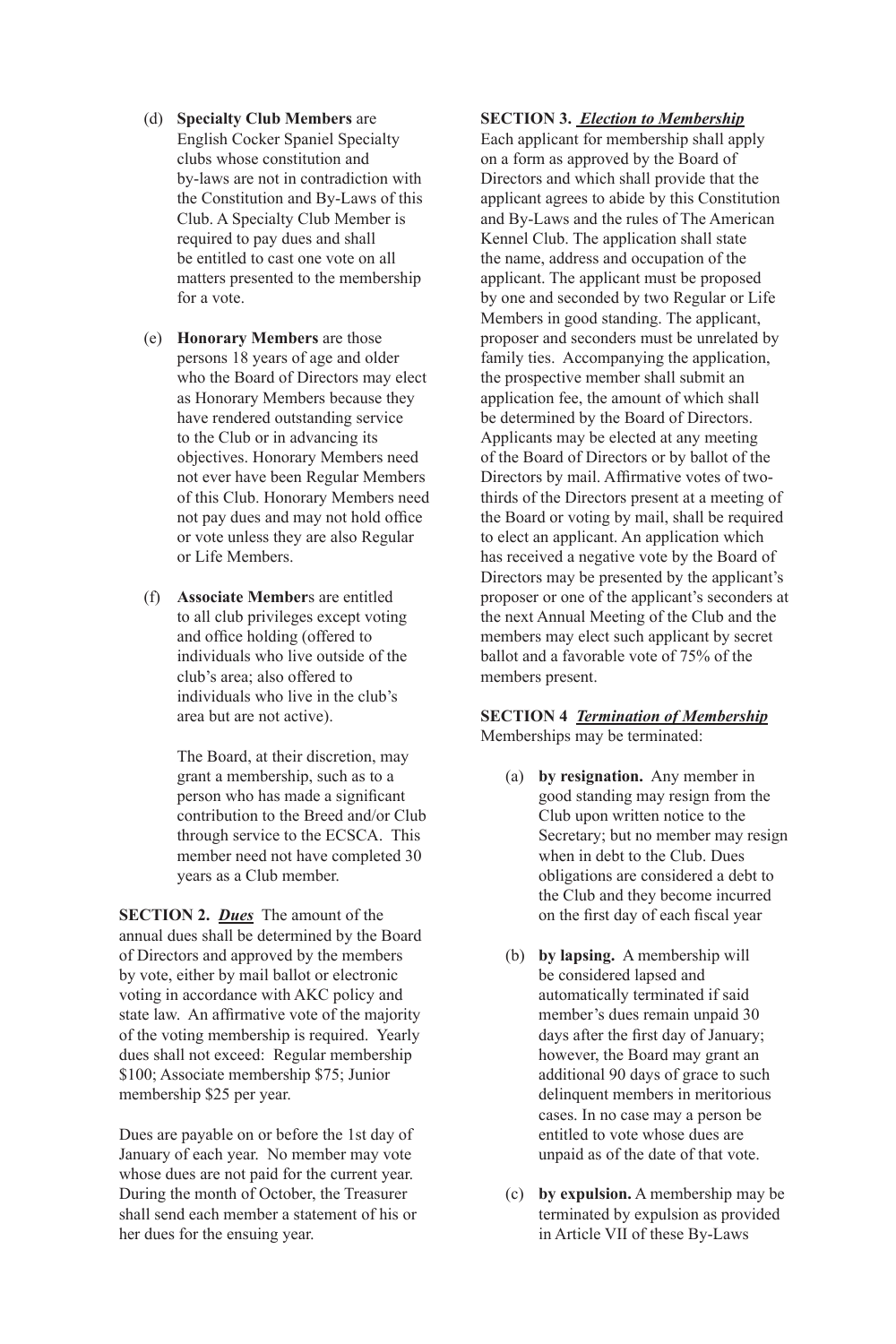### **SECTION 5.** *Loss of Voting Privileges*

(a) By resignation. Resignations can be accepted via email provided the sender's address is documented and readily recognizable. Usually, resignations can only be rescinded if they have not been announced or formally acted upon if the bylaws so require.

(b) Members who are in debt to the club for obligations other than dues can be disciplined in accordance with the applicable bylaw article.

### **ARTICLE III Meetings**

*Meetings* are defned as gatherings where attendees see and/or hear each other. This includes meeting "in person" (or "face to face") i.e. physically in the same room. The Board of Directors may hold meetings and conduct its business by Video Conference or Telephone Conference in a manner similar to that which would apply if the meeting were held face-to-face.

### **SECTION 1.** *Annual Meeting* The

Annual Meeting of the Club shall be held in conjunction with the Club's National Specialty Show if possible, at a place, date and hour designated by the Board of Directors Notice of the Annual Meeting shall be in writing and mailed or e-mailed by the Corresponding Secretary to each Regular, Life, Associate, and Specialty Club Member at least 30 days prior to the date of the meeting. A quorum for the Annual Meeting shall be 10% of the members in good standing.

#### **SECTION 2.** *Special Election Meeting*

A Special Election Meeting will be held in January of each year at a place, date and hour designated by the Board of Directors. No business will be conducted at the meeting except the declaration of results for the elections for the Board of Directors and Offices for the current year. Notice of the Special Election Meeting in writing shall be mailed or e-mailed by the Corresponding Secretary to each Regular, Life, and Specialty Club member at least 30 days prior to the date of the meeting. It is anticipated that only the club officer or board member designated

by the Board of Directors to preside at the meeting, the Corresponding Secretary, and the witnesses designated by the Board of Directors will actually attend the meeting, but the meeting shall be open to all members. The name of the club officer or director who will preside at the meeting and of three  $(3)$ members appointed as witnesses shall be included in the written notice to members.

#### **SECTION 3.** *Special Club Meetings*

Special Club Meetings may be called by the President or by a majority vote of the members of the Board who are present at a meeting of the Board or who vote by mail or e-mail and shall be called by the President upon receipt of a written petition signed by 10% of the members in good standing. Written notice of the meeting shall be mailed or emailed by the Corresponding Secretary at least 7 days and no more than 30 days prior to the meeting. The notice of the meeting shall state the purpose of the meeting and no other Club business may be transacted. The quorum for the meeting shall be 10% of the members in good standing.

**SECTION 4.** *Board Meetings* Meetings of the Board of Directors shall be held at such times and places as are designated by a majority vote of the entire Board. Meetings may be held in person, by telephone conference, video conference or by e-mail. Written notice of each such meeting shall be mailed at least 14 days prior to the date of the meeting including electronic notices. Electronic notice for Board Meetings shall require e-mail to each Board member who provides the Corresponding Secretary with a current e-mail address 14 days in advance.

The quorum for a Board meeting shall be a majority of the Board.

**SECTION 5.** By unanimous consent the Board of Directors may conduct its business by mail or electronically by e-mail. Business by e-mail shall require the following procedure which, must be in place:

- (a) Every Board member must have, or have access to, a means to participate
- (b) A procedure must be in place to verify the identity of the individual participating to insure that they are a valid Board member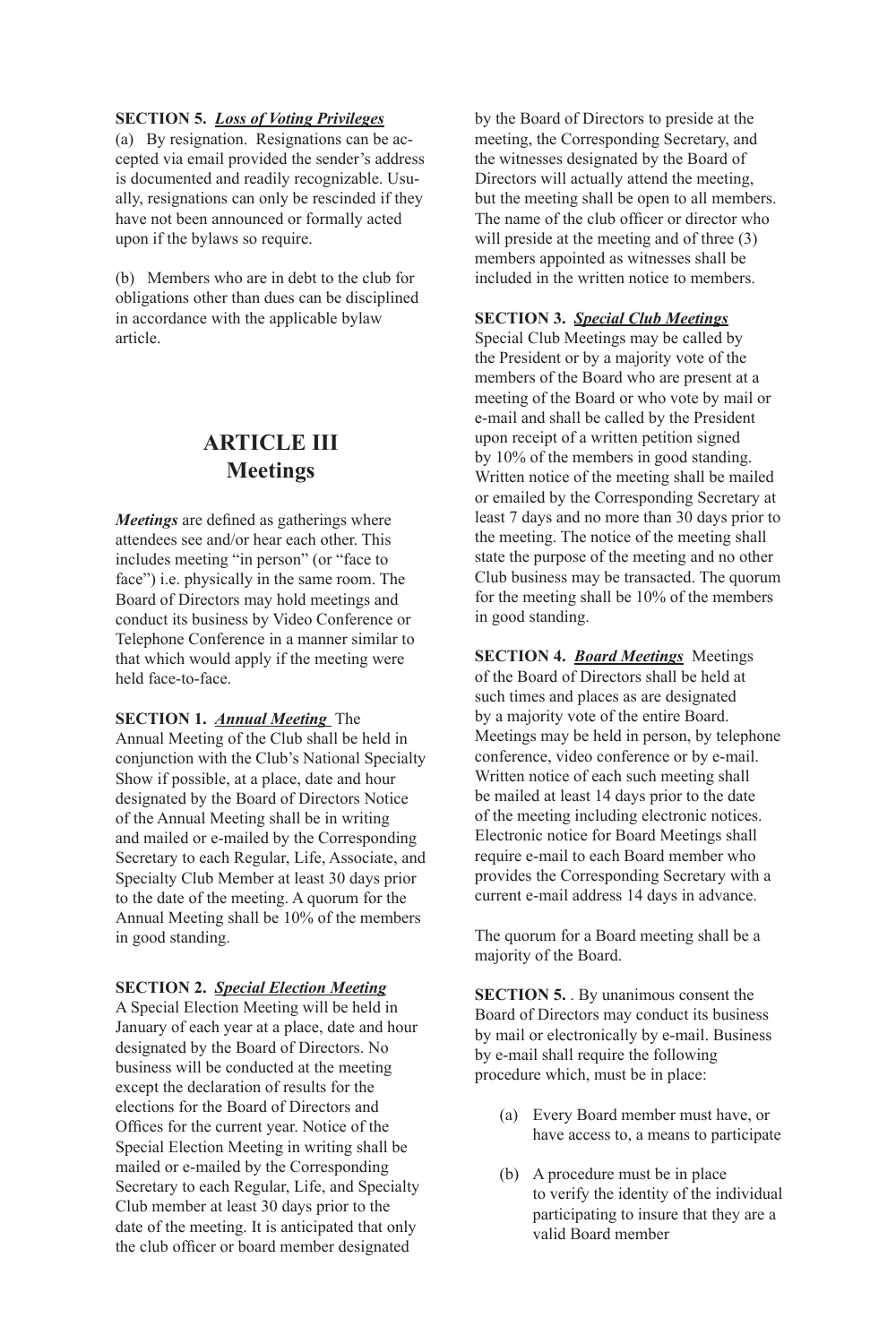- (c) A mechanism must be in place to verify that all eligible Board members are "listening"
- (d) All Board members must agree to participate by this format

The procedure for preparing, mailing, returning and counting board business ballots by mail or by e-mail shall be determined by the Board of Directors as detailed in Article III, Section 7 and Article V of these bylaws

**SECTION 6.** The Board of Directors may hold meetings and conduct its business by conference telephone call in a manner similar to that which would apply if the meeting were held face-to-face.

#### **SECTION 7.** *Voting*

Except as otherwise provided in this Constitution and By-Laws:

1. Voting on all club business shall be limited to members in good standing. Voting by proxy shall not be permitted.

- (a) Action shall be taken at all face-to face meetings of members by the majority vote of all members present in person,
- (b) Action shall be taken at all meetings of the Board of Directors by the majority vote of all Directors participating in the meeting in person, by telephone, video conference call, or by electronic e-mail.
- (c) Action shall be taken on all matters submitted to members by mail or electronic ballot by the majority vote of all members submitting ballots in the manner specifed by the Board of Directors in connection with the matter being voted upon, and
- (d) Action shall be taken on all matters submitted to the Board of directors by mail ballot or electronic ballot by majority vote of all Directors submitting valid mail or electronic ballots in the manner specifed by the Board of Directors in connection with the matter being voted on.

2. The Board of Directors shall approve all methods of voting, by paper or electronic means. Electronic balloting must be done in accordance with state of incorporation's laws (New Jersey).

Electronic voting, via e-mail or other Internetbased methods, may be used in accordance with AKC's procedure on Electronic Balloting for AKC Parent Clubs\*\*\*, and conducted by an independent organization which specializes in electronic balloting when voting on Elections, By-Law amendments, Breed Standard revisions, and any other items the Board of Directors should choose.

Electronic voting is permitted for each Regular, Life or Specialty Club Member only if such member has signed an authorization form agreeing to this method. This authorization, which is revocable, agrees to release the Club from any liability should the ballot be received late or never received by said member due to circumstances beyond the Club's control. Members not providing written authorization will continue to receive all materials via USPS.

### **ARTICLE IV Directors and Officers**

**SECTION 1.** *Board of Directors* The Board of Directors shall be comprised of the President, Vice-President, Corresponding Secretary, Recording Secretary, Treasurer, Delegate to The American Kennel Club, immediate Past President and six other persons, all of whom shall be members in good standing and who are residents of the United States. The President, Vice-President, Corresponding Secretary, Recording Secretary, Treasurer, and Delegate to The American Kennel Club shall be elected for one year terms. The President, Vice-President and Recording Secretary may serve no more than three consecutive terms. The number of terms which may be served by the Corresponding Secretary, Treasurer and Delegate to The American Kennel Club is not limited. The term of the immediate Past President shall begin with the election of his or her successor and continue until the next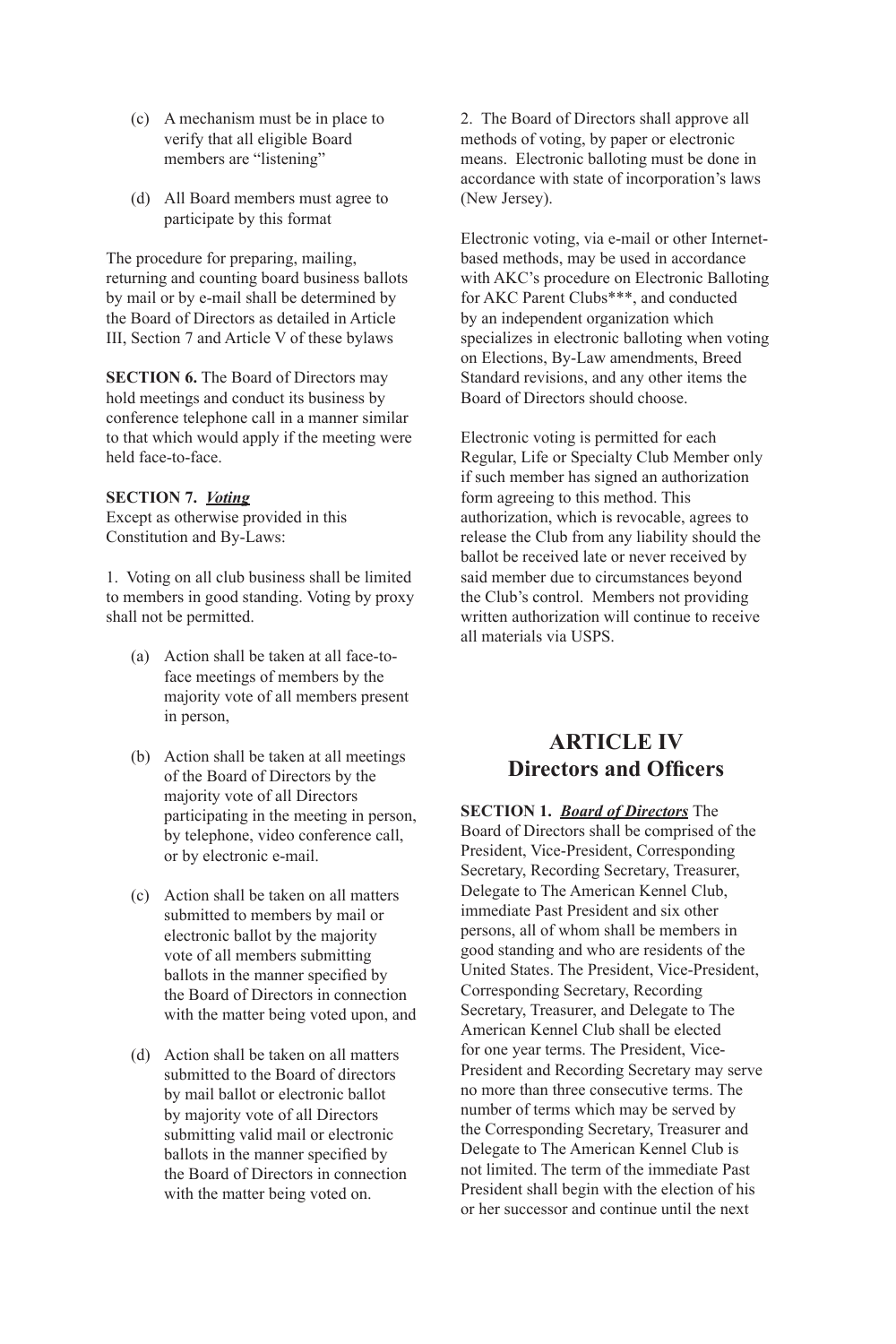regularly elected President takes office. In the event that the office of immediate Past President is vacated by death, resignation, or for other reason, it shall remain vacant until regularly filled by succession to this office. The other directors shall be elected for two-year terms and may serve no more than two consecutive terms. The terms of the Directors shall be staggered so that three Directors' terms expire each year. General management of the Club's affairs shall be entrusted to the Board of Directors.

**SECTION 2.** *Officers* The Club's officers, consisting of the President, Vice-President, Corresponding Secretary, Recording Secretary and Treasurer shall serve in their respective capacities both with regard to the Club and its members and the Board and its meetings.

- (a) The **President** shall preside at all meetings of the Club and of the Board, and shall have the duties and powers normally appurtenant to the office of President in addition to those particularly specifed in these By-Laws.
- (b) The **Vice-President** shall have the duties and exercise the powers of the President in case of the President's death, absence or incapacity
- (c) The **Recording Secretary** shall keep a record of all meetings of the Club and of all votes taken by mail, and of all matters of which a record shall be ordered by the Club. The Recording Secretary shall notify Officers and Directors of their election to office and carry on such other duties as are prescribed in these By-Laws or directed by the Board.
- (d) The **Corresponding Secretary** shall have charge of correspondence, as directed by the Board; shall notify members of meetings, notify new members of their election to membership, keep a roll of the members of the Club with their addresses and carry out such other duties as prescribed in these By-Laws or directed by the Board.
- (e) The **Treasurer** shall collect and receive all moneys due or belonging to the Club. The Treasurer shall deposit

 the same in a bank approved by the Board of Directors, in the name of the Club. The Treasurer's books shall at all times be open to inspection of the Board of Directors and the Treasurer shall report to them at every meeting the condition of the Club's fnances and every item of receipt or payment not before reported; and not later than March 1st of each year shall render an account of all moneys received and expended during the previous fscal year. The Treasurer may be bonded in such amount as the Board of Directors shall determine. At the direction of the Board of Directors, the Treasurer shall submit such books and records as may be requested to such person or persons as may be designated by the Board of Directors for the purpose of conducting an audit of the same.

(f) The **Delegate to The American Kennel Club** shall be the official representative of the Club to The American Kennel Club. The Delegate shall perform the duties of such office as prescribed in the constitution and by-laws of The American Kennel Club and shall attend the meetings of the Delegates to such club. The Delegate shall report to the Directors and membership on all matters of interest to the Club on a quarterly basis.

**SECTION 3.** *<u>Vacancies</u>* among the Officers during the year shall be filled by a majority vote of the remaining members of the Board; (excepting) that a vacancy in the office of President shall be flled automatically by the Vice-President and the remaining vacancy in the office of Vice-President shall be filled by the Board of Directors.

**SECTION 4.** *Inability or Refusal To Serve*

If the Board of Directors, by affrmative vote of nine (9) Directors, determines that any officer or director is unable to act, or refuses to fulfll the responsibilities of office, the Board of Directors, by the affrmative vote of two- thirds of the Directors, shall delegate the powers and duties of such officer or director to any other Regular or Life Member for such period of time as the Directors may deem advisable, or may declare the office vacant. If the office is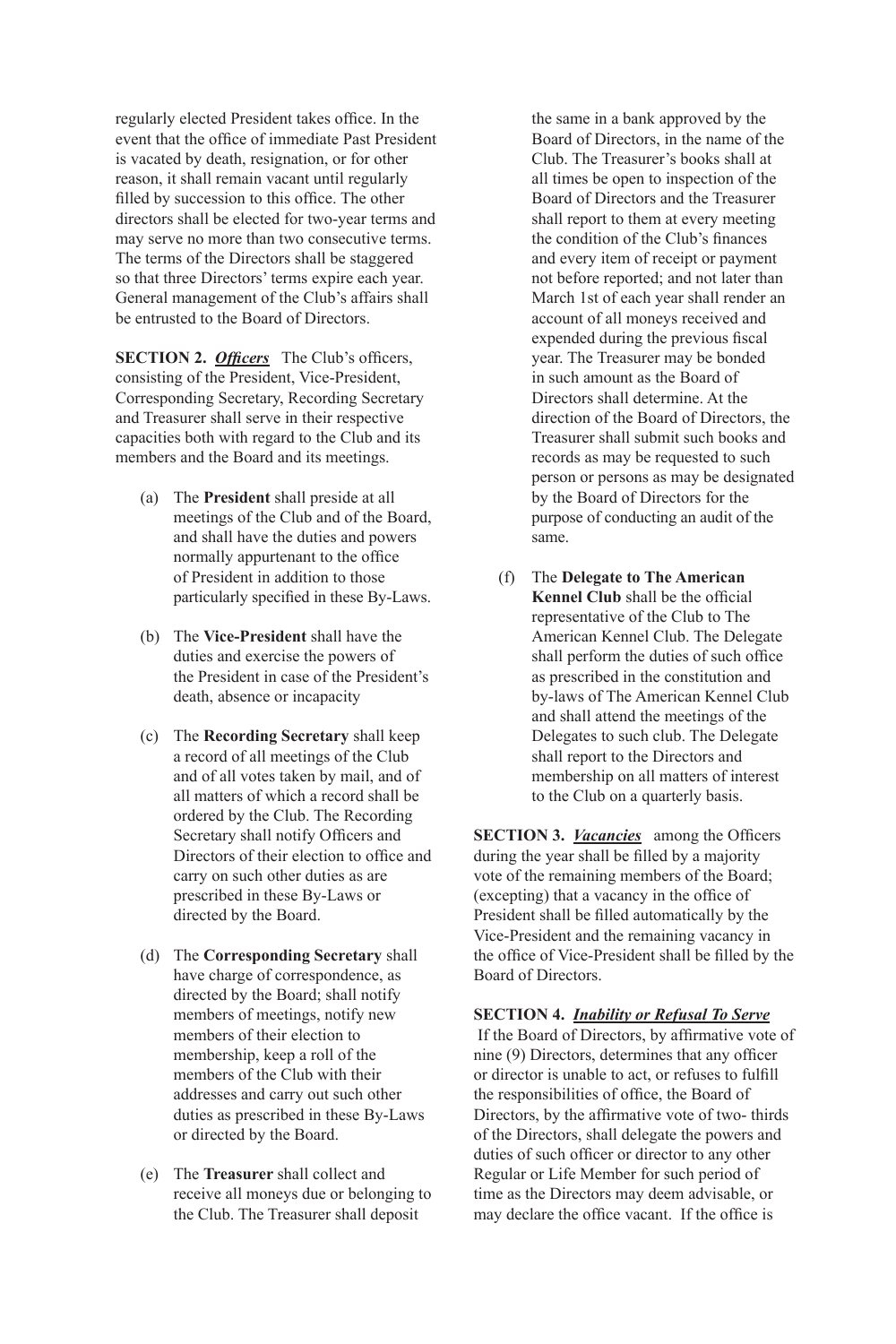declared vacant, it shall be flled according to the provisions of Section 3 of this Article.

**SECTION 5.** *Transition* If this Constitution is approved by The American Kennel Club prior to October 1st of the year in which it becomes effective, the Nominating Committee appointed in accordance with Article V, Section 4 herein shall nominate candidates in accordance with this Constitution. If this Constitution is approved by The American Kennel Club on or after October 1st of the year in which it becomes effective, the Board of Directors shall elect from among the membership of the Club a person to serve as Recording Secretary until the next Special Election Meeting. At the Special Election Meeting following adoption of this Constitution and By-Laws, the three persons elected Directors at that meeting shall serve for two year terms. The Directors whose terms do not expire at that meeting shall serve the remaining year of the term to which they were originally elected. Thereafter, the terms specifed in Section 1 shall apply

## **ARTICLE V The Club Year, Voting, Nominations, Elections**

**SECTION 1.** *Club Year* The Club's fiscal year shall begin on the 1st day of January and end on the 31st day of December. The Club's offcial year shall begin immediately at the conclusion of the Special Election Meeting and shall continue until the conclusion of the next Special Election Meeting. The elected Officers and Directors shall take office immediately upon the conclusion of the Special Election Meeting and each retiring offcer shall turn over to his or her successor in offce all properties and records relating to that office within 30 days after the election.

**SECTION 2.** *<u>Voting</u>* At the Annual Meeting or a special meeting of the Club, voting shall be limited to those members in good standing who are present at the meeting, except for the annual election of Officers and Directors, amendments to the Constitution and By-laws and the Standard for the Breed which shall be decided by paper or electronic

ballot cast by mail or email in accordance with AKC's procedures on Electronic Balloting for AKC Parent Clubs.\*\*\* Voting by proxy shall not be permitted.

The Board of Directors may decide to submit other specifc questions for decision of the membership by written or mail or e-mail or fax to those members who have signed the authorization form.

No votes for write-in candidates will be used for elections.

#### **SECTION 3.** *Voting by Specialty Club*

*Members* A Specialty Club Member shall be entitled to cast one vote on all matters put to a vote of Regular and Life Members. Each such vote shall be cast on behalf of a Specialty Club Member only by its duly appointed and accredited representative and only if the credentials of such representative (1) are duly signed by the President of such Specialty Club Member and attested by its Secretary and (2) are on fle with the Recording Secretary of this Club, and (3) comply with the rules and regulations as determined from time to time by the Board of Directors.

**SECTION 4.** *Nominations and Ballots* No person may be a candidate in a Club election who has not been nominated in accordance with these By-Laws. A Nominating Committee shall be chosen by the Board of Directors on or before July 1st. The Committee shall consist of three members from different areas of the United States, and two alternates, all members in good standing, no more than one of whom may be a member of the current Board of Directors. The Board of Directors shall name a Chairman for the Committee. The Nominating Committee may conduct its business in person, by mail, by conference telephone call, or email.

(a) The Nominating Committee shall nominate from among the eligible members of the Club, one candidate for each office and for each other position on the Board of Directors to be flled at the next Special Election Meeting and shall procure the acceptance of each nominee so chosen. The Committee should consider geographical representation of the membership on the Board to the extent that it is practicable to do so. On or before October 1st the Committee shall submit its slate of candidates to the Recording Secretary, who shall report the list of candidates to the Board of Directors. The Corresponding Secretary shall mail or email the list, including the full name of each candidate and the name of the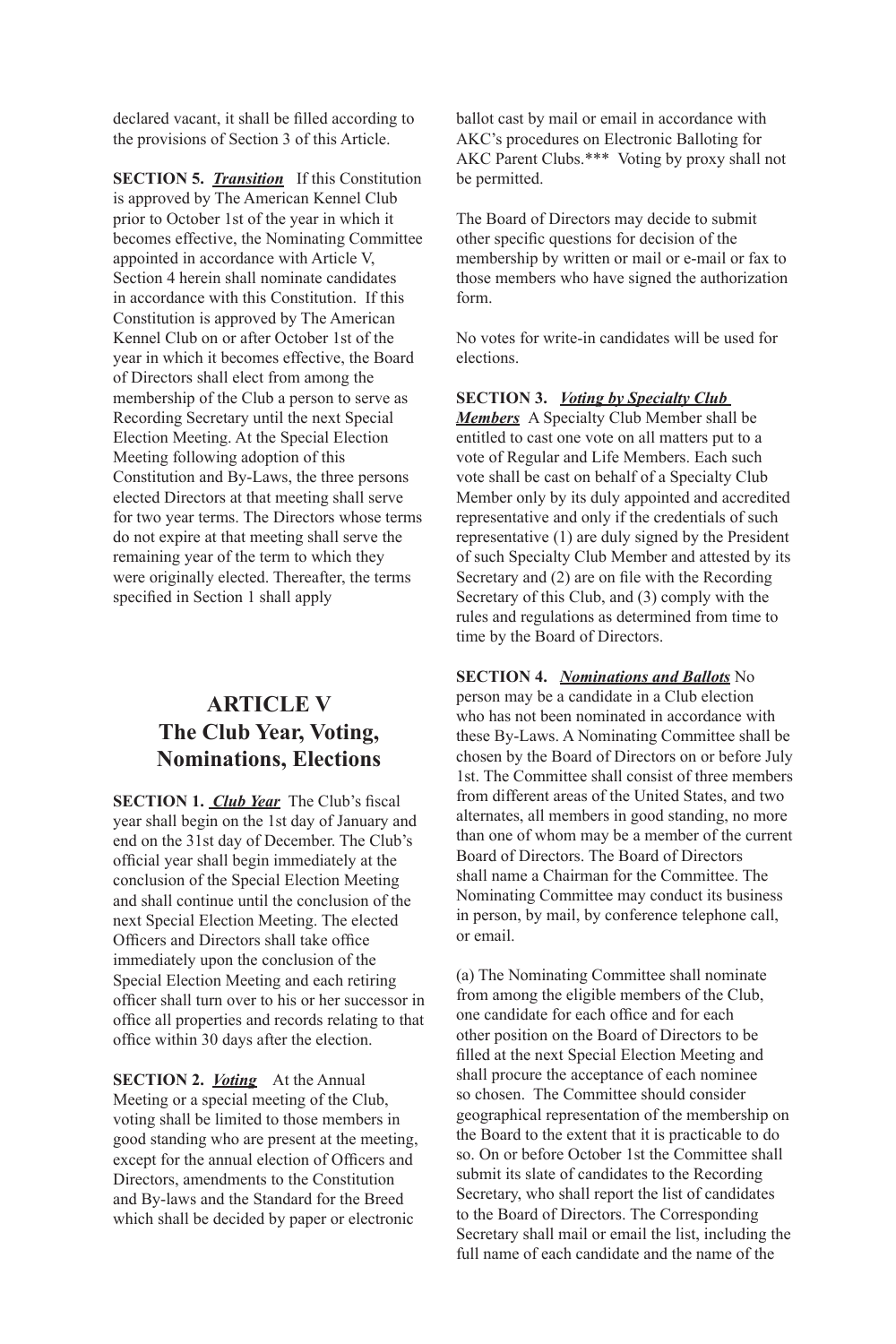State in which each candidate resides, to each member of the Club on or before October 15th, so that additional nominations may be made by the members if they so desire.

(b) Additional nominations of eligible members may be made by written petition addressed to the Recording Secretary and received at the Recording Secretary's regular address on or before November 15th, signed by 20 members of the Club and accompanied by the written acceptance of each such additional nominee signifying the member's willingness to be a candidate. No person shall be a candidate for more than one position.

(c) If no valid nominations are received by the Recording Secretary on or before November 15th, the Recording Secretary shall report the same to the Board of Directors, and the Nominating Committee's slate shall be declared elected at the time of the Special Election Meeting, and no balloting will be required.

(d) If one or more valid additional nominations are received by the Recording Secretary on or before November 15th, the Recording Secretary shall promptly report the names of the additional nominees to the Board. Then, on or before December 1st,, each member in good standing shall be sent a ballot listing all of the nominees for each position in alphabetical order, with the names of the States in which they reside, either in accordance with the AKC rules on electronic voting (Article III, Section 7), or sent by the Corresponding Secretary via mail. If conducting the vote by mail, the ballot will be sent together with a blank envelope and a return envelope addressed to an independent professional frm designated by the Board of Directors marked "Ballot" and bearing the name of the member to whom it was sent. So that the ballots may remain secret, each voter, after marking a ballot, shall seal it in the blank envelope which in turn shall be placed in the second envelope addressed to the designated professional frm. The designated professional frm shall check the returned ballots against a list of members in good standing provided by the Corresponding Secretary prior to opening the outer envelopes ad removing the blank envelopes. Only ballots received from members in good standing shall be counted. The designated professional frm shall count the ballots and certify in writing in a sealed envelope to

the presiding officer of the Special Election meeting, the eligibility of the voters as well as the results of the election. Only ballots received by the designated professional frm on or before December 31st shall be counted. At the Special Election Meeting the presiding officer shall open the sealed envelope and announce the results of the voting. The person receiving the largest number of votes for each position shall be declared elected. In the event of a tie vote for any office, the winner shall be determined by a random drawing. Following the announcement of the results of the balloting and the declaration of the results of the election, the presiding officer of the Special Election Meeting shall immediately send a report of the results of the meeting together with a copy of the certifcation of the results of the balloting by the designated professional frm to each member of the retiring Board of Directors.

(e) When voting via mail, the Corresponding Secretary shall immediately supply a replacement ballot to any member who fles with the Corresponding Secretary an affdavit that the ballot and/or return envelope originally sent to such member has been lost or destroyed. The return envelope addressed to the independent professional frm marked "Ballot" and bearing the name of the member to whom it was sent shall also bear the words "Replacement Ballot". Only ballots submitted in an envelope marked "Replacement Ballot" shall be accepted and counted from any member receiving such replacement ballot.

(f) Nominations cannot be made in any other manner than as provided above.

### **ARTICLE VI Committees**

**SECTION 1.** The Board may, each year, appoint standing committees to advance the work of the Club. Such committees shall always be subject to the fnal authority of the Board. Special committees may also be appointed by the Board to aid it on particular projects.

**SECTION 2.** Any committee appointment may be terminated by a majority vote of the full membership of the Board upon written notice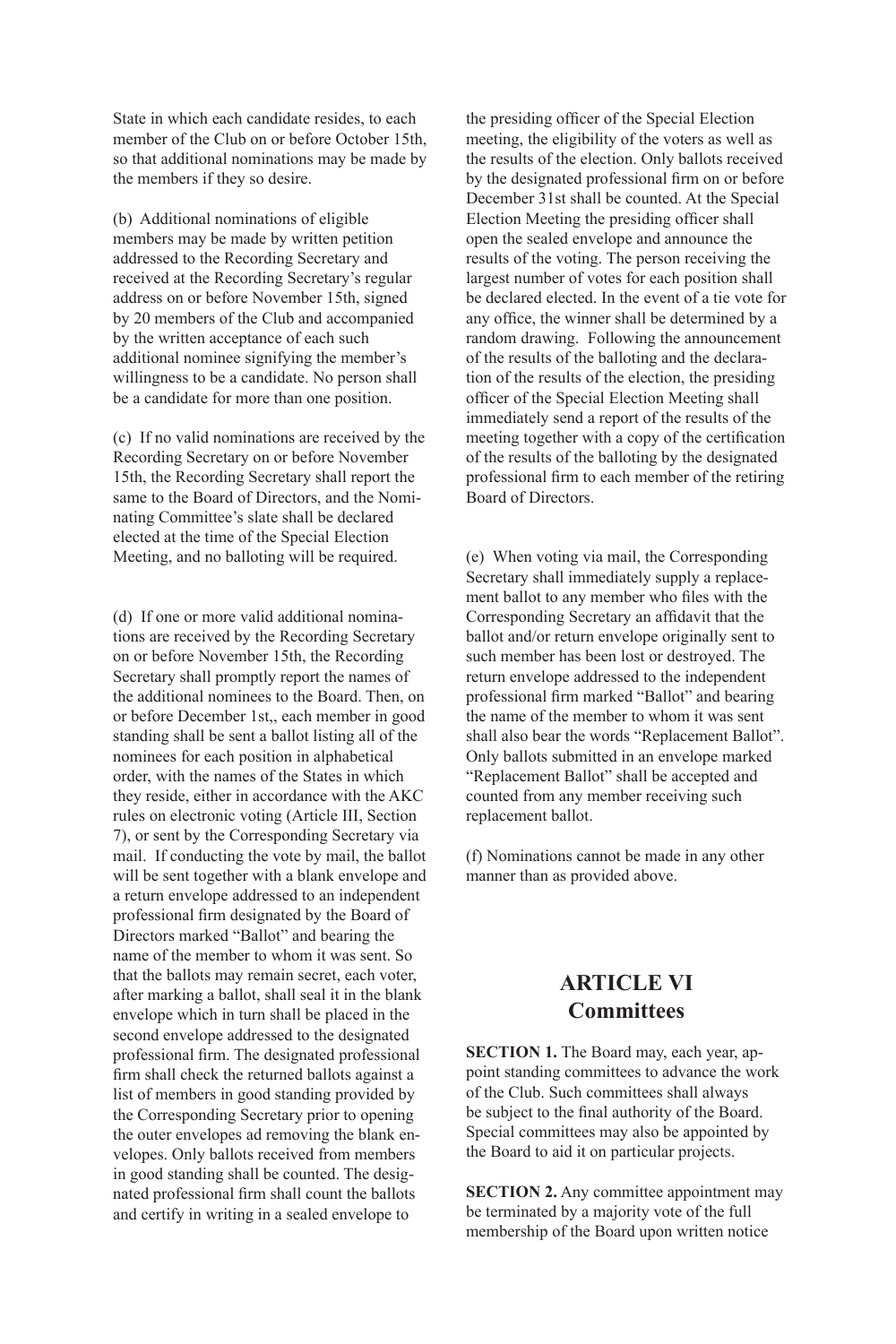to the appointee, and the Board may appoint a successor to any person whose service has been terminated.

### **ARTICLE VII Discipline**

#### **SECTION 1.** *American Kennel Club*

**Suspension** Any member who is suspended from the privileges of The American Kennel Club automatically shall be suspended from the privileges of this Club for a like period.

**SECTION 2.** *Charges* Any member may prefer charges against a member for alleged misconduct prejudicial to the best interests of the Club or the breed. Written charges with specifcations must be fled with the Recording Secretary together with a deposit of \$100 which shall be forfeited if such charges are not sustained by the Board of Directors or its designated Committee following a hearing. The Recording Secretary shall promptly send a copy of the charges to each member of the Board of Directors or present them at a Board Meeting. The Board of Directors shall frst consider whether the actions alleged in the charges; if proven, might constitute conduct prejudicial to the best interest of the Club or the breed. If the Board of Directors considers that the charges do not allege conduct which would be prejudicial to the best interests of the Club or the breed, it may refuse to entertain jurisdiction. If the Board of Directors entertains jurisdiction of the charges, it shall fx a date for a hearing by the Board of Directors or by a Committee designated by the Board of Directors, not less than three (3) weeks nor more than six (6) weeks hereafter. The Recording Secretary shall promptly send one copy of the charges to the accused member by Certifed or Registered Mail, Return Receipt Requested, together with a notice of the hearing and an assurance that the defendant may personally appear in his or her own defense and may bring witnesses if the accused member wishes.

**SECTION 3.** *Board Hearing* The Board of Directors or it's designated Committee shall have complete authority to decide whether counsel may attend the hearing, but both complainant and defendant shall be treated uniformly in that regard. Should the charges

be sustained after hearing all the evidence and testimony presented by a complainant and defendant, the Board of Directors or it's Committee may by a majority vote of those present suspend the defendant from all privileges of the Club for not more than six (6) months from the date of the hearing, or until the next Annual Meeting if that will occur after six (6) months. And, if it seems that punishment is insufficient, it may also recommend to the membership that the penalty be expulsion. In such case, the suspension shall not restrict the defendant's right to appear before his or her fellow members at the ensuing Club Meeting which considers the recommendation of the Board of Directors or the Committee. Immediately after the Board of Directors or it's Committee has reached a decision, it's fndings shall be put in written form and fled with the Recording Secretary. The Recording Secretary, in turn, shall notify each of the parties of the decision and Penalty, if any.

**SECTION 4.** *Expulsion* Expulsion of a member from the Club may be accomplished only at the Annual Meeting of the Club following a hearing and upon the recommendation of the Board of Directors or its designated Committee as provided in Section 3 of this Article. The defendant shall have the privilege of appearing on his or her own behalf though no evidence shall be taken at this meeting. The President shall read the charges and the fndings and recommendations, and shall invite the defendant, if present, to speak in his or her own behalf. The meeting shall then vote by secret written ballot on the proposed expulsion. A 2/3 vote of those present and voting at the Annual Meeting shall be necessary for expulsion. If expulsion is not so voted, any unexpired term of suspension shall stand.

### **ARTICLE VIII Amendments**

**SECTION 1.** Amendments to the Constitution and By-Laws and to the Standard for the Breed may be proposed by the Board of Directors or by written petition addressed to the Recording Secretary signed by 20% of the membership in good standing. Amendments proposed by such petition shall be promptly considered by the Board of Directors and must be submitted to the members with recommendations of the Board of